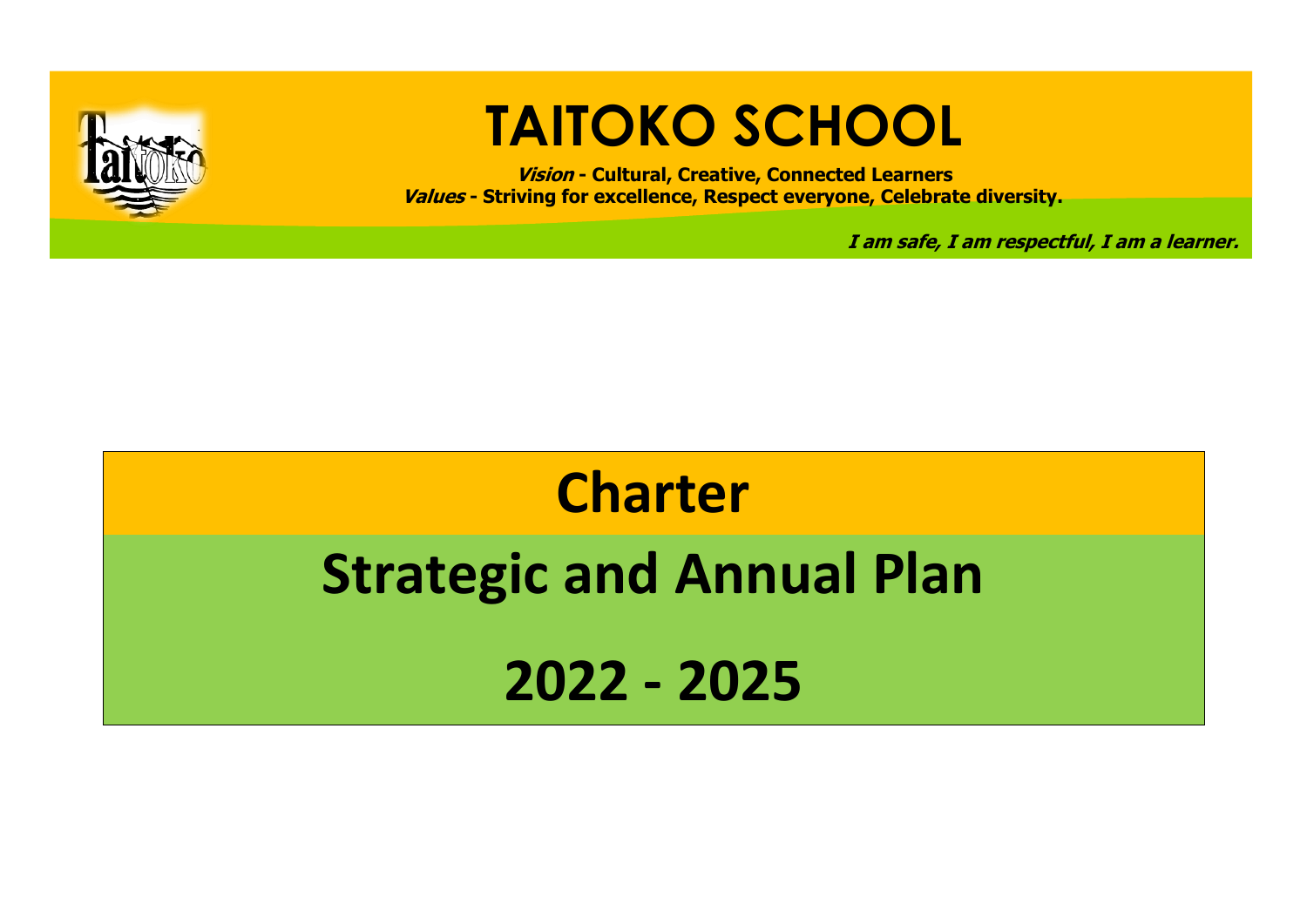#### Taitoko School 2022 – 2025 Strategic Intentions

| <b>Mission Statement</b>                                 | To meet the Educational Needs of Taitoko Schools Community<br>by Striving For Individual Excellence in all curriculum areas,<br>in a safe and caring learning environment                                                                                                                                                                                                                                                                                                                                                                                                                                                                                                                      |  |  |  |  |  |  |
|----------------------------------------------------------|------------------------------------------------------------------------------------------------------------------------------------------------------------------------------------------------------------------------------------------------------------------------------------------------------------------------------------------------------------------------------------------------------------------------------------------------------------------------------------------------------------------------------------------------------------------------------------------------------------------------------------------------------------------------------------------------|--|--|--|--|--|--|
| <b>Vision</b>                                            | <b>Cultural, Creative, Connected Learners</b>                                                                                                                                                                                                                                                                                                                                                                                                                                                                                                                                                                                                                                                  |  |  |  |  |  |  |
| <b>Values</b>                                            | <b>Whakaute - Respect</b><br>Ako - Empathy Aroha - Love<br>Whanaungatanga<br>Manaakitanga                                                                                                                                                                                                                                                                                                                                                                                                                                                                                                                                                                                                      |  |  |  |  |  |  |
| <b>PB4L Principles</b>                                   | I am Safe - I am Respectful - I am a Learner                                                                                                                                                                                                                                                                                                                                                                                                                                                                                                                                                                                                                                                   |  |  |  |  |  |  |
| <b>Mäori Dimensions and</b><br><b>Cultural Diversity</b> | Taitoko School's Curriculum will recognise the unique position of Māori, the dual heritage of New<br>Zealand, and New Zealand's cultural diversity. The Board of Trustees will ensure the following takes<br>place:<br>Consultation with our Māori whanau on Charter development, where appropriate<br>• Will reflect the unique place of Māori within our policy documentation and curriculum<br>statements to respect New Zealand's cultural diversity.<br>Provide all students the opportunity to understand and experience cultural traditions,<br>language, and history.<br>• Staff and students will understand why the Tiriti o Waitangi has a unique place in New<br>Zealand's history |  |  |  |  |  |  |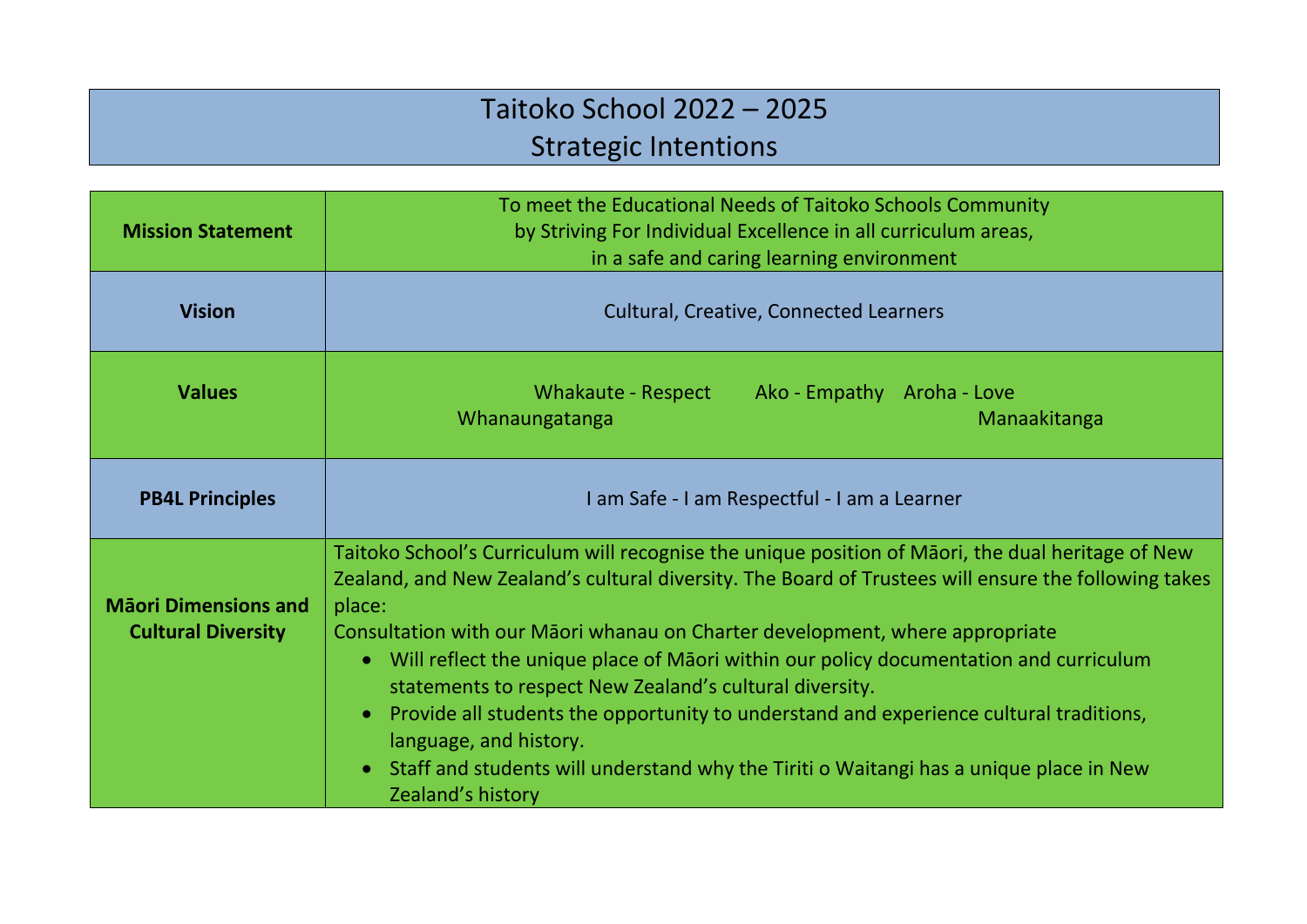#### **Taitoko School Strategic Plan 2022 – 2025**

| needs through real life learning experiences. Focus on raising student achievement in mathematics, writing, and reading.                                                                                                                                                                                                                                                                                                                                                                                        |      | LEARNING GOAL: to maximise individual potential through developing a progressive and flexible school curriculum to meet our students' |  |  |  |  |  |
|-----------------------------------------------------------------------------------------------------------------------------------------------------------------------------------------------------------------------------------------------------------------------------------------------------------------------------------------------------------------------------------------------------------------------------------------------------------------------------------------------------------------|------|---------------------------------------------------------------------------------------------------------------------------------------|--|--|--|--|--|
| Mathematic goal                                                                                                                                                                                                                                                                                                                                                                                                                                                                                                 |      | 80% at expected Curriculum Level                                                                                                      |  |  |  |  |  |
| <b>Reading</b>                                                                                                                                                                                                                                                                                                                                                                                                                                                                                                  | goal | 85% at expected Curriculum Level                                                                                                      |  |  |  |  |  |
| <b>Writing</b>                                                                                                                                                                                                                                                                                                                                                                                                                                                                                                  | goal | 85% at expected Curriculum Level                                                                                                      |  |  |  |  |  |
| programs, target groups, and samples of student work. Collaborative working environments under each Hub. The school is under the<br>Community of Learners Kahui Ako to meet the community achievement challenges.                                                                                                                                                                                                                                                                                               |      |                                                                                                                                       |  |  |  |  |  |
|                                                                                                                                                                                                                                                                                                                                                                                                                                                                                                                 |      |                                                                                                                                       |  |  |  |  |  |
| Continue to use the PaCT tool for writing to continue with consistency of accurate teacher judgements<br>2022:<br>Ongoing review and continual development of the School's Curriculum.<br>Leaders/teachers continue to use evaluation and inquiry to fully understand the impact of strategies and programmes to raise<br>achievement.<br>Continue with the Implementation of Yolanda Soryl Literacy program across year 1 to 4<br>Manaaikalani implemented in the school for digital awareness and capability. |      |                                                                                                                                       |  |  |  |  |  |
| Te reo Māori language and Tikanga will be a focus for all staff.                                                                                                                                                                                                                                                                                                                                                                                                                                                |      |                                                                                                                                       |  |  |  |  |  |
| PB4L School wide behaviour management system and Breathe Pause Smile.                                                                                                                                                                                                                                                                                                                                                                                                                                           |      |                                                                                                                                       |  |  |  |  |  |

|                   |                | 2018 | 2018          | 2019 | 2019   | 2020 | 2020   | 2021 | 2021          | 2022 | 2022   |  |
|-------------------|----------------|------|---------------|------|--------|------|--------|------|---------------|------|--------|--|
|                   |                | Goal | <b>Actual</b> | Goal | Actual | Goal | Actual | Goal | <b>Actual</b> | Goal | Actual |  |
| <b>Well Below</b> | <b>Maths</b>   |      | 26%           |      | 26%    |      | 25%    |      | 22%           |      |        |  |
| and               | <b>Writing</b> |      | 25%           |      | 26%    |      | 20%    |      | 24%           |      |        |  |
| <b>Below</b>      | <b>Reading</b> |      | 28%           |      | 20%    |      | 21%    |      | 18%           |      |        |  |
|                   |                |      |               |      |        |      |        |      |               |      |        |  |
| At<br>and         | <b>Maths</b>   | 70%  | 74%           | 85%  | 74%    | 85%  | 75%    | 80%  | 78%           | 85%  |        |  |
| Above             | <b>Writing</b> | 60%  | 67%           | 75%  | 74%    | 80%  | 80%    | 85%  | 76%           | 85%  |        |  |
|                   | <b>Reading</b> | 60%  | 72%           | 85%  | 80%    | 80%  | 79%    | 85%  | 82%           | 85%  |        |  |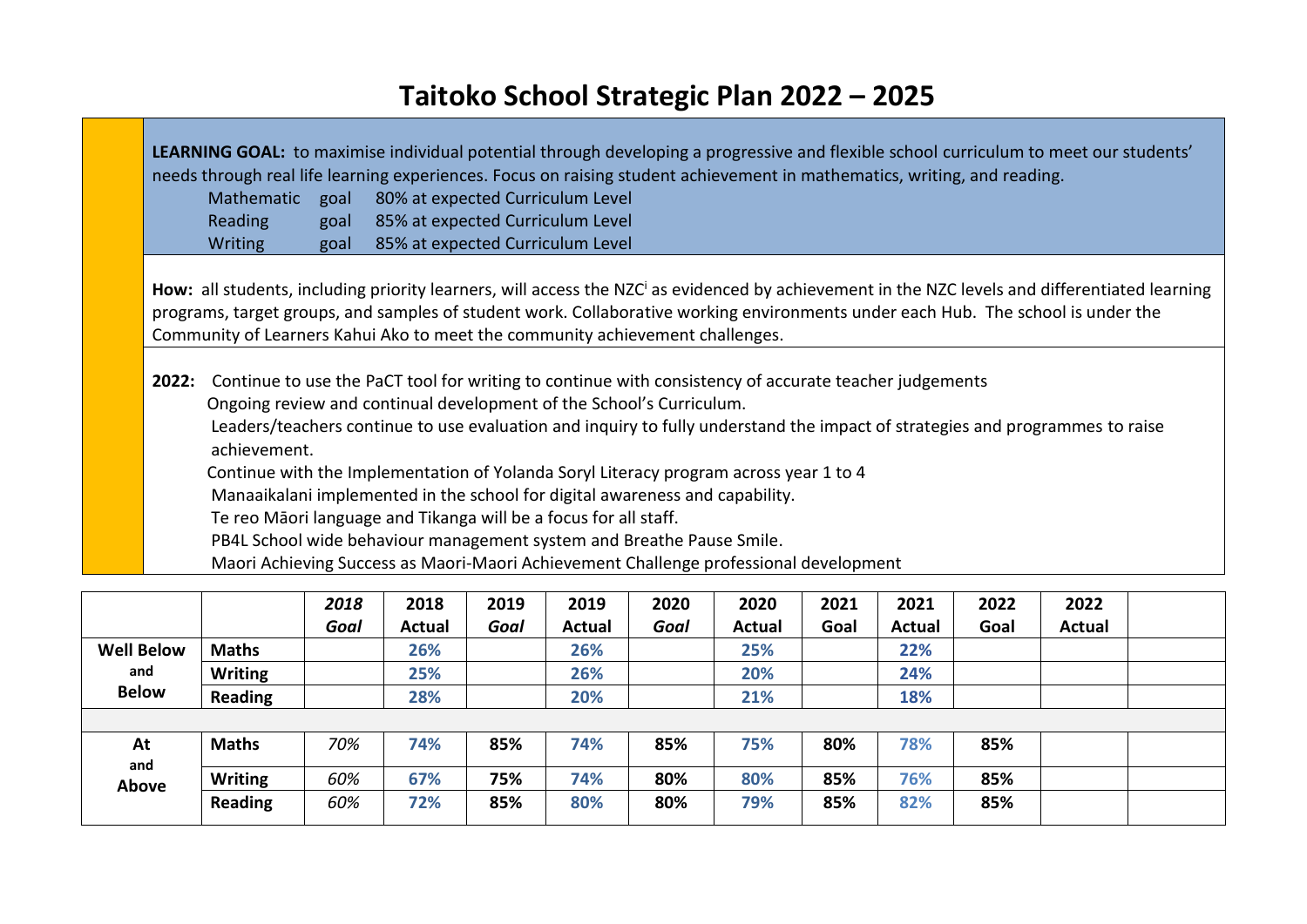#### **Taitoko School Strategic Plan 2022 Poipoia te kākano kia puāwai: Nurture the seed and it will grow.**

| <b>Improving Student Learning and Achievement</b>                                                                                                                                                                                                                          | <b>Developing a Quality Learning Environment</b>                                                                                                                                                           | <b>Education for Sustainability</b>                                                                                        |
|----------------------------------------------------------------------------------------------------------------------------------------------------------------------------------------------------------------------------------------------------------------------------|------------------------------------------------------------------------------------------------------------------------------------------------------------------------------------------------------------|----------------------------------------------------------------------------------------------------------------------------|
| <b>Curriculum Goals:</b><br>Continual development of the Taitoko Curriculum.<br>The needs of the students influence curriculum delivery.                                                                                                                                   | <b>Clear Expectations:</b><br>Year 8 leavers have a clear understanding of<br>expectations for learning, required for success at college.                                                                  | <b>Sustainability Goals</b><br>Whanautanga-family: total well-being<br>What can we do to support<br>$\circ$                |
| To evaluate learning programmes on an ongoing basis,<br>$\overline{\phantom{a}}$<br>including reflection on Teaching as Inquiry<br>Ongoing review and development of the school's<br>$\overline{\phantom{a}}$                                                              | Look at resourcing and whanau support, use surveys and<br>meet and greet. Develop year 8 individual profile.                                                                                               | and improve staff and<br>student wellbeing?<br>Place: Enviro School                                                        |
| curriculum.<br>$\overline{\phantom{a}}$<br>Working collaboratively within the Kahui Ako. Look at<br>levers for change.                                                                                                                                                     | Achievement challenges discussed and met through explicit<br>acts of teaching.                                                                                                                             | <b>Gardens for Food</b><br>$\circ$<br>programmes<br>Fruit trees<br>$\circ$                                                 |
| Maanaiakalani<br>Math Goals:                                                                                                                                                                                                                                               |                                                                                                                                                                                                            | Landscape<br>$\circ$<br>Developing Student Leaders<br>$\circ$<br>Property:                                                 |
| Students will be given the opportunity to be the best they<br>can be, to meet the maths expectations and curriculum.<br>PAT assessment tool for maths<br>$\overline{\phantom{a}}$                                                                                          | Teachers and students' capable digital citizens.<br>Maths: Leader observations for best practice.<br>Maths leader to work with leadership team to critically                                               | 10y-5y Administration/LSC office<br>Modernised classrooms                                                                  |
| Continual development of assessment processes and<br>practices.<br>Hubs/collaboration discussions                                                                                                                                                                          | analyse data. Teacher observations and feedback.<br>PAT tool used to identify next learning steps for students.                                                                                            | Human Resources:<br>Professional Growth Cycle<br>Health and safety procedures<br>Safety drills<br>Reading Recovery Teacher |
| Literacy Goals:                                                                                                                                                                                                                                                            |                                                                                                                                                                                                            | Staff well Being -Covid                                                                                                    |
| Enhance teacher capability through mentoring/coaching. Teacher<br>Inquiry, leadership and Hub discussions. Part of the Kahui Ako.                                                                                                                                          | Observations to better inform teachers of strategies for<br>positive learning outcomes for all students. Analyse<br>assessment data, to identify weaknesses, strengths, so that                            | Finance:<br>Annual budget<br>Meeting accounting and reporting                                                              |
| Use assessment to critique teaching and learning, so that student<br>learning is tracked and supported. All reading recovery and ex<br>reading recovery students will be monitored. Reading Recovery<br>teacher will work alongside teachers to support these students and | teacher practice improves.<br>Build on teachers' knowledge to transfer to DATs. Integrate<br>techniques (includes assessment) to practice.<br>Priority learners identified and monitored by teachers,      | requirements<br><b>Ed Services</b>                                                                                         |
| involved in the early literacy program.<br>PAT assessment tool for reading whole school. Continue with PaCT<br>tool for writing.                                                                                                                                           | looking at the learner as an individual. Set learning goals with<br>students not 'at curriculum level, looking for evidence of<br>progress.<br>Use PaCT tool signposts to support the next learning steps. | Whanau Hui<br>Fono that will support our Taitoko<br>School whanau, working in the COL<br>AST - Whanau engagement.          |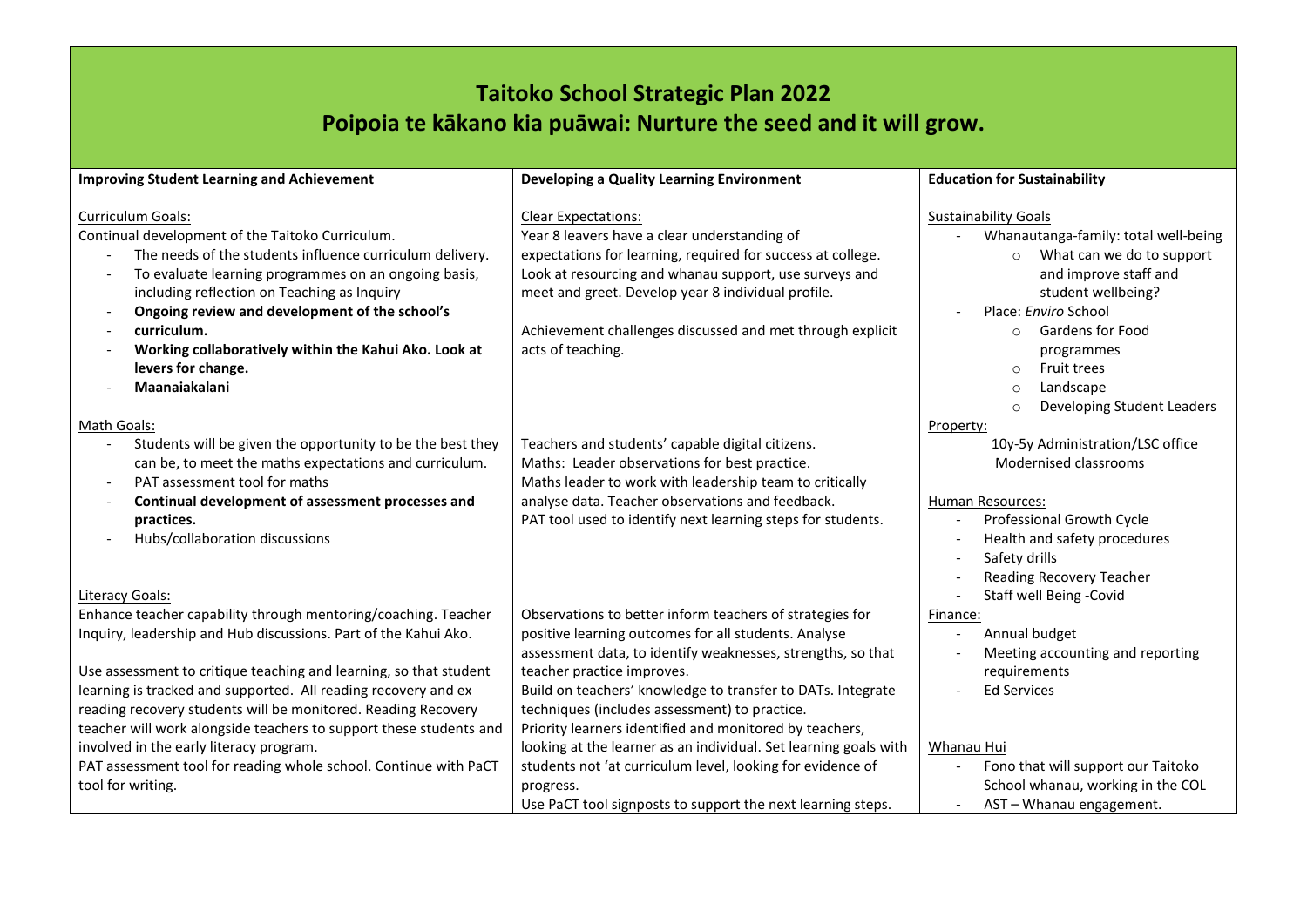| Leadership:<br>Build capability of leadership team through professional readings<br>and discussions with Appraiser and Professional Development<br>Leaders/teachers use evaluation and inquiry to fully understand<br>the impact of strategies and programmes in relation to achieving<br>equity and excellence for all students.                                                                                                                                                                                 | Leadership Capability:<br>Teachers/students: promote the school value of<br>Excellence.<br>Develop leaders understanding of 'Effective<br>Leadership through Professional Development<br>Build on strengths/talents of all Taitoko School staff<br>Further development of professional capability for<br>leaders and teachers | Google classrooms and apps used to engage<br>students in their learning.       |
|-------------------------------------------------------------------------------------------------------------------------------------------------------------------------------------------------------------------------------------------------------------------------------------------------------------------------------------------------------------------------------------------------------------------------------------------------------------------------------------------------------------------|-------------------------------------------------------------------------------------------------------------------------------------------------------------------------------------------------------------------------------------------------------------------------------------------------------------------------------|--------------------------------------------------------------------------------|
| Digital Curriculum: Manaaiakilani<br>Build teachers awareness and pedagogy to support our students to<br>use digital tools that engage them in their learning.<br>Increase teachers' knowledge of the digital curriculum.<br>$\overline{\phantom{a}}$<br>The main goal is to accelerate learning outcomes for our<br>$\overline{\phantom{a}}$<br>students in a digital environment. Creative skills through<br>technology can help students to become better problem<br>solvers, communicators and collaborators. | Principal and Deputy Principal completed Mindlab paper.<br>Leaders to implement change through their research inquiry.<br>Continue with research digging down into digital tools.                                                                                                                                             | Confident learners and teachers using digital<br>tools.                        |
| Cultural Responsiveness/ Maori Achieving Success as Maori<br>Across School Teacher (AST) will support cultural understanding<br>regarding iwi and Maori student engagement in learning and lead<br>the team to further their understanding of Tikanga Maori.                                                                                                                                                                                                                                                      | Implement Te Reo into classrooms.<br>Noho's to be organised. If appropriate under covid<br>framework<br>Investigate further support for Te Reo and Kapa Haka.<br>Focus on Whanaungatanga and Manaakitanga.                                                                                                                    | Understanding of Tikanga                                                       |
| PB4L Goals:<br>To enhance student/teacher parent relationship<br>To continue to support students at school, using the PB4L<br>$\overline{\phantom{a}}$<br>management system to support positive behaviour.<br>To continue to recognise NZC cultural diversity, Māori.<br>$\overline{\phantom{a}}$<br>Restorative Practice school wide<br>$\overline{\phantom{a}}$<br>Pause Breathe and Smile.                                                                                                                     | PB4L:<br>Continue with our great caring culture, using PB4L.<br>Develop students as leaders<br>Staff to continue with Pause Breathe and smile techniques                                                                                                                                                                      | PB4L:<br>Engaged students.<br>Positive culture<br><b>Strive for Excellence</b> |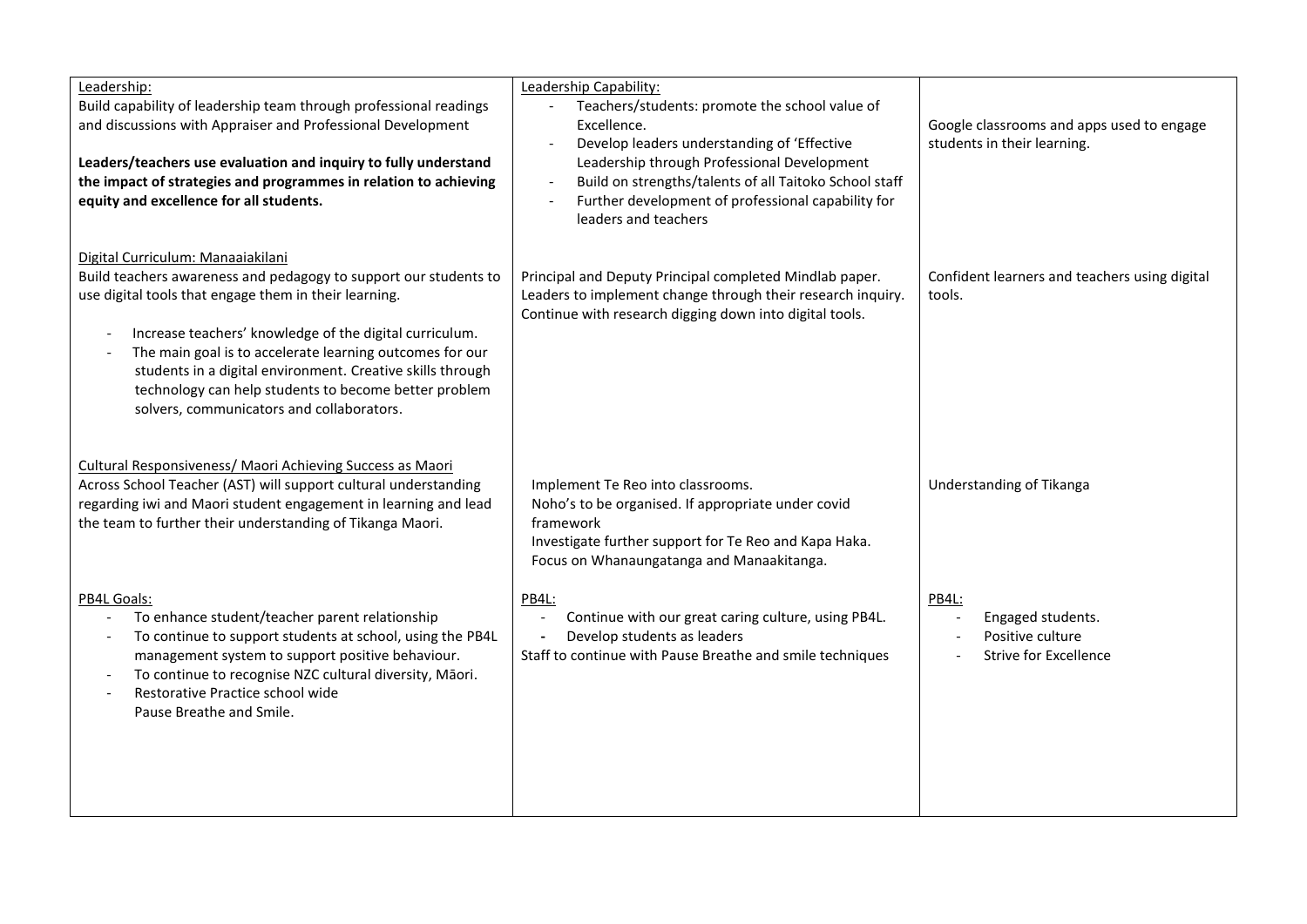#### **Taitoko School Annual Plan 2022 Poipoia te kākano kia puāwai: Nurture the seed and it will grow.**

| <b>Improving Student Learning and</b>   | How will we gather              | <b>Evaluation Capability</b>    | <b>Mid-Point Review</b> | <b>End Point Review</b> |
|-----------------------------------------|---------------------------------|---------------------------------|-------------------------|-------------------------|
| <b>Achievement</b>                      | evidence of progress            |                                 | <b>Term Two</b>         | <b>Term Four</b>        |
| <b>Actions</b>                          | <b>Outcomes</b>                 | Evaluation                      |                         |                         |
| <b>Curriculum Goals:</b>                | Curriculum:                     | Curriculum:                     |                         |                         |
| Ongoing Review and continual            | At the end of the term, staff   | Ongoing review at the end of    |                         |                         |
| development of the School's             | will evaluate the curriculum,   | each term before deciding on    |                         |                         |
| curriculum.                             | looking at ways to further      | planning for following term.    |                         |                         |
|                                         | engage students/ in their       |                                 |                         |                         |
|                                         | learning.                       |                                 |                         |                         |
| Maanaiakalani                           |                                 |                                 |                         |                         |
| The main goal is to accelerate learning | Digital Curriculum and teacher  | Teacher understanding of the    |                         |                         |
| outcomes for our students in a digital  | capability. Leadership team the | digital curriculum and use of   |                         |                         |
| environment by building digital         | team for learning. Transfer     | digital tools to promote        |                         |                         |
| awareness and capabilities for student  | learning knowledge down to      | student learning                |                         |                         |
| and teachers.                           | teacher practice.               |                                 |                         |                         |
| <b>Reading/Writing:</b>                 |                                 |                                 |                         |                         |
| Literacy Leader coaches and supports    | Leader and teacher work         | Observation discussion records  |                         |                         |
| teachers to 'dig deeper' into student   | together to set goals to guide  | will show target student goal   |                         |                         |
| achievement, using 'deliberate acts of  | teacher observations, looking   | setting, identifies teachers    |                         |                         |
| teaching'.                              | at the professional growth      | deliberate acts of teaching and |                         |                         |
| Working with COL. AST teacher to        | cycle.                          | feedback for targeted students  |                         |                         |
| support all staff.                      | Leader walk throughs in         | with writing.                   |                         |                         |
|                                         | classrooms.                     |                                 |                         |                         |
| Yolanda Soryl phonics programme         | Hub, Staff meeting minutes and  | Focus on writing and            |                         |                         |
| implemented in Junior classrooms.       | PD summaries.                   | accelerating progress.          |                         |                         |
| Each day will begin and focus on the    | Hub Inquiries to establish      |                                 |                         |                         |
| stages in the programme.                | professional goals.             |                                 |                         |                         |
|                                         | Analyse reading and writing.    | Improvement in oral language.   |                         |                         |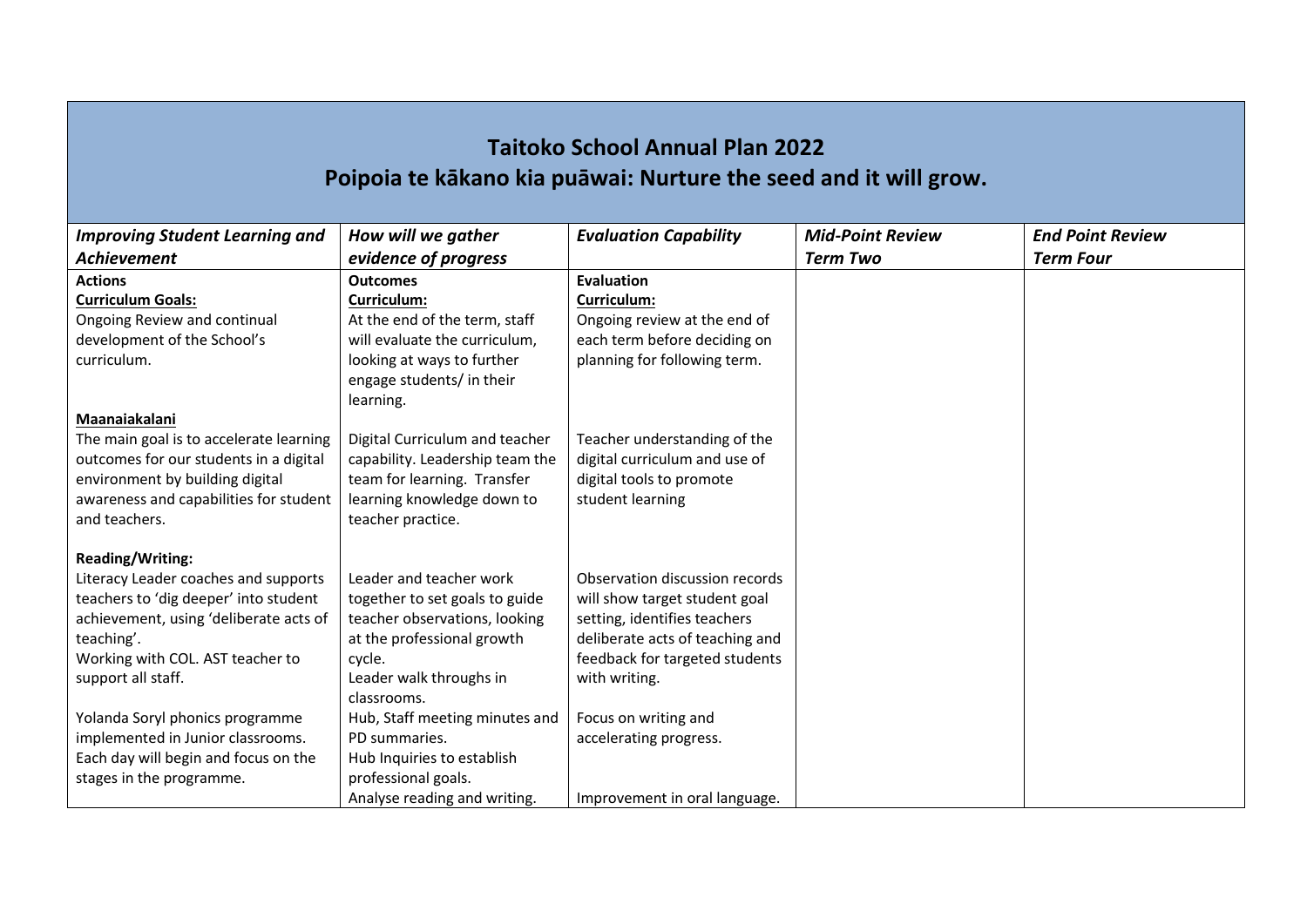| Use assessment to critique teaching    | Moderation Meetings, using        |                                 |  |
|----------------------------------------|-----------------------------------|---------------------------------|--|
| and learning, so that student learning | the PaCT tool to Identify         | To be evaluated and a schedule  |  |
| is tracked and supported.              | learning goals for students not   | for assessment timelines put in |  |
| All assessment data results entered    | 'at' curriculum level and move    | place.                          |  |
| on Etap, for tracking purposes and     | more students from 'at' to        |                                 |  |
| hub discussions.                       | 'above' curriculum level.         | Evidence of Oral language       |  |
|                                        | Teacher Aide expectations and     | experiences.                    |  |
|                                        | planning.                         |                                 |  |
|                                        |                                   | Observations and subsequent     |  |
|                                        | Assessment for each student       | teacher/student coaching lead   |  |
|                                        | will happen according to stage    | to:                             |  |
|                                        | of progress in week 8 of term 1.  | Student achievement at their    |  |
|                                        |                                   | curriculum level. Improved      |  |
|                                        | Ongoing reflections and           | outcome for students.           |  |
|                                        | discussions to evaluate the       |                                 |  |
|                                        | impact of this.                   | Evidence of targeted student    |  |
|                                        |                                   | discussions in hubs             |  |
|                                        | <b>External Agency Support</b>    |                                 |  |
|                                        | (includes PD)                     |                                 |  |
|                                        | Pact tool for writing. Set        |                                 |  |
|                                        | student goals for writing.        |                                 |  |
|                                        | Reading; Analyse running          |                                 |  |
|                                        | records to gold level, across all |                                 |  |
|                                        | year levels. This includes        |                                 |  |
|                                        | tracking and monitoring of        |                                 |  |
|                                        | Reading Recovery students         |                                 |  |
|                                        | present and past.                 |                                 |  |
|                                        |                                   |                                 |  |
|                                        | PAT Reading:                      |                                 |  |
|                                        | Comprehension in Term 2 and       | Students moving from 'below'    |  |
|                                        | Term 4, for years $4 - 8$         | the curriculum to 'at' the      |  |
|                                        |                                   | curriculum.                     |  |
|                                        | Comprehension worksheets          | Observations and feedback       |  |
|                                        | with students above Gold          | show evidence of deliberate     |  |
|                                        | Level.                            | acts of teaching and areas      |  |
|                                        | PACT writing assessment to        | identified for improvement.     |  |
|                                        | track all students 'well below or |                                 |  |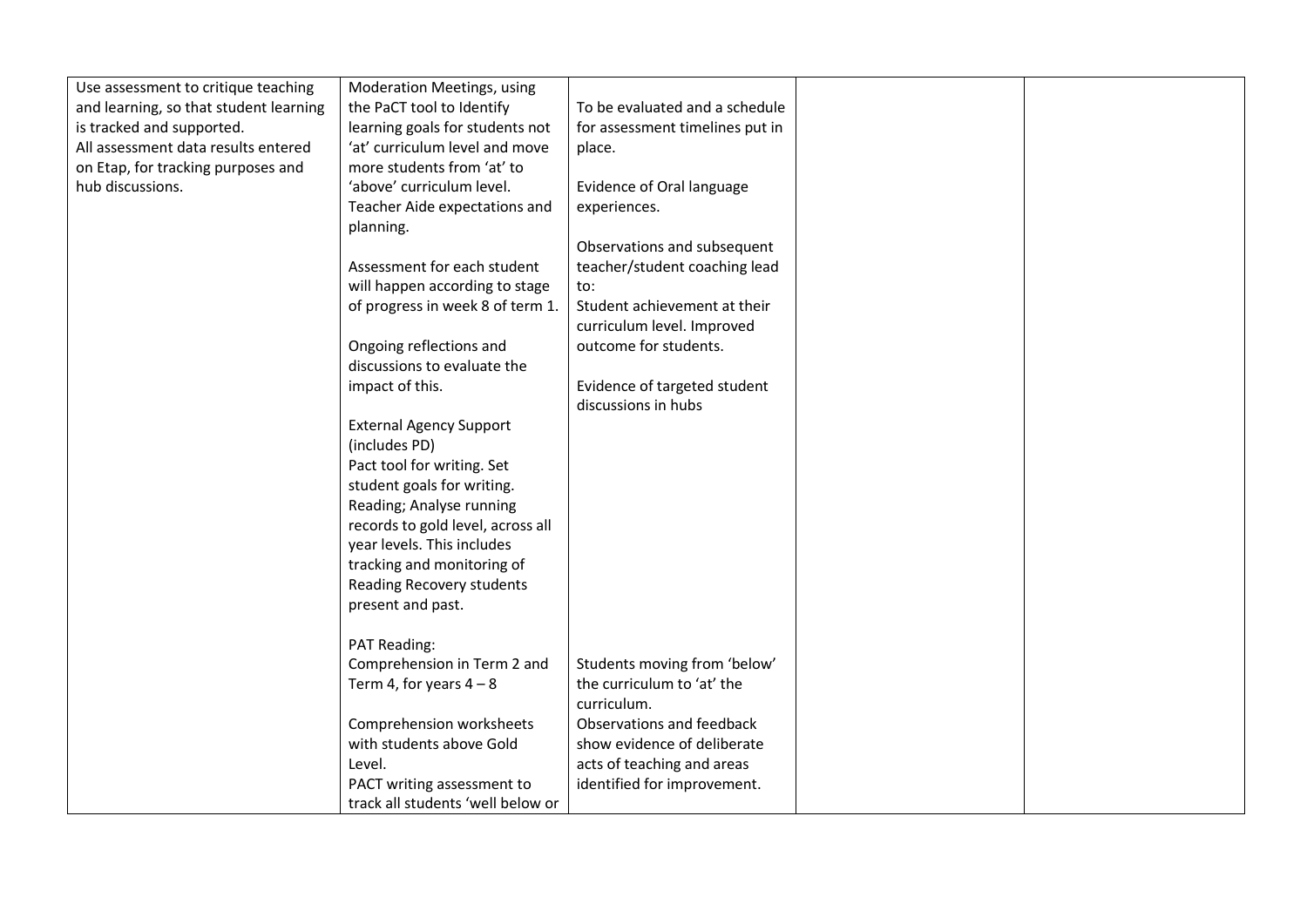|                                        | below' curriculum for writing    |                                   |  |
|----------------------------------------|----------------------------------|-----------------------------------|--|
|                                        | and set goals.                   |                                   |  |
|                                        | <b>Moderation Meetings for</b>   |                                   |  |
|                                        | writing.                         |                                   |  |
|                                        |                                  |                                   |  |
|                                        | Terms 2, 3, and 4, using the     |                                   |  |
|                                        | PACT tool.                       |                                   |  |
|                                        | Observations of teachers,        |                                   |  |
|                                        | feedback and goal setting.       |                                   |  |
| <b>Maths:</b>                          |                                  |                                   |  |
| Leader and principal supports'         | Analyse assessment data PAT      | Staff meeting with a maths        |  |
| teachers to identify deliberate acts   | and gloss/JAM.                   | focus.                            |  |
| teaching to raise achievement and      |                                  | Principal and leader to do        |  |
| show progress for all students.        | Hub discussions/staff meetings   | maths inquiry.                    |  |
| Look at goal setting for students not  |                                  |                                   |  |
| at curriculum level.                   | Principal and maths leader       |                                   |  |
|                                        | involved in professional         |                                   |  |
|                                        | development to support           |                                   |  |
|                                        |                                  |                                   |  |
|                                        | school's math capability.        |                                   |  |
| <b>Cultural Responsiveness:</b>        |                                  |                                   |  |
| Whanau participation for their child's | Whanau/Student Feedback          | Evidence of whanau                |  |
| learning. Home, School Partnership.    | Noho's to be organised. School   | collaboration to support          |  |
|                                        | wide waiata and karakai          | student achievement. Record       |  |
| Connections with local Marae and iwi.  |                                  | on E-tap or meeting minutes.      |  |
| <b>Building partnerships</b>           |                                  | Planning to incorporate           |  |
|                                        |                                  | whanau/ student feedback that     |  |
|                                        |                                  | is put into practice.             |  |
|                                        |                                  |                                   |  |
| <b>Leadership Capability:</b>          | Leadership:                      | Leadership:                       |  |
| Professional Development:              | Leaders up to date with current  | Building professional capability. |  |
| <b>Building Effective Leadership</b>   | leadership practices.            | Professional conversations        |  |
| (Carol Lynch-Education Consultants)    | Leaders involved in the analysis | SWIS analysis done on leaders,    |  |
|                                        | of data.                         | looking at what we do well and    |  |
|                                        | Evidence of professional         | what we can improve on.           |  |
|                                        | discussions linked to Strategic  |                                   |  |
|                                        | and Annual Plan.                 |                                   |  |
|                                        |                                  |                                   |  |
|                                        | Evaluative practice.             |                                   |  |
|                                        |                                  |                                   |  |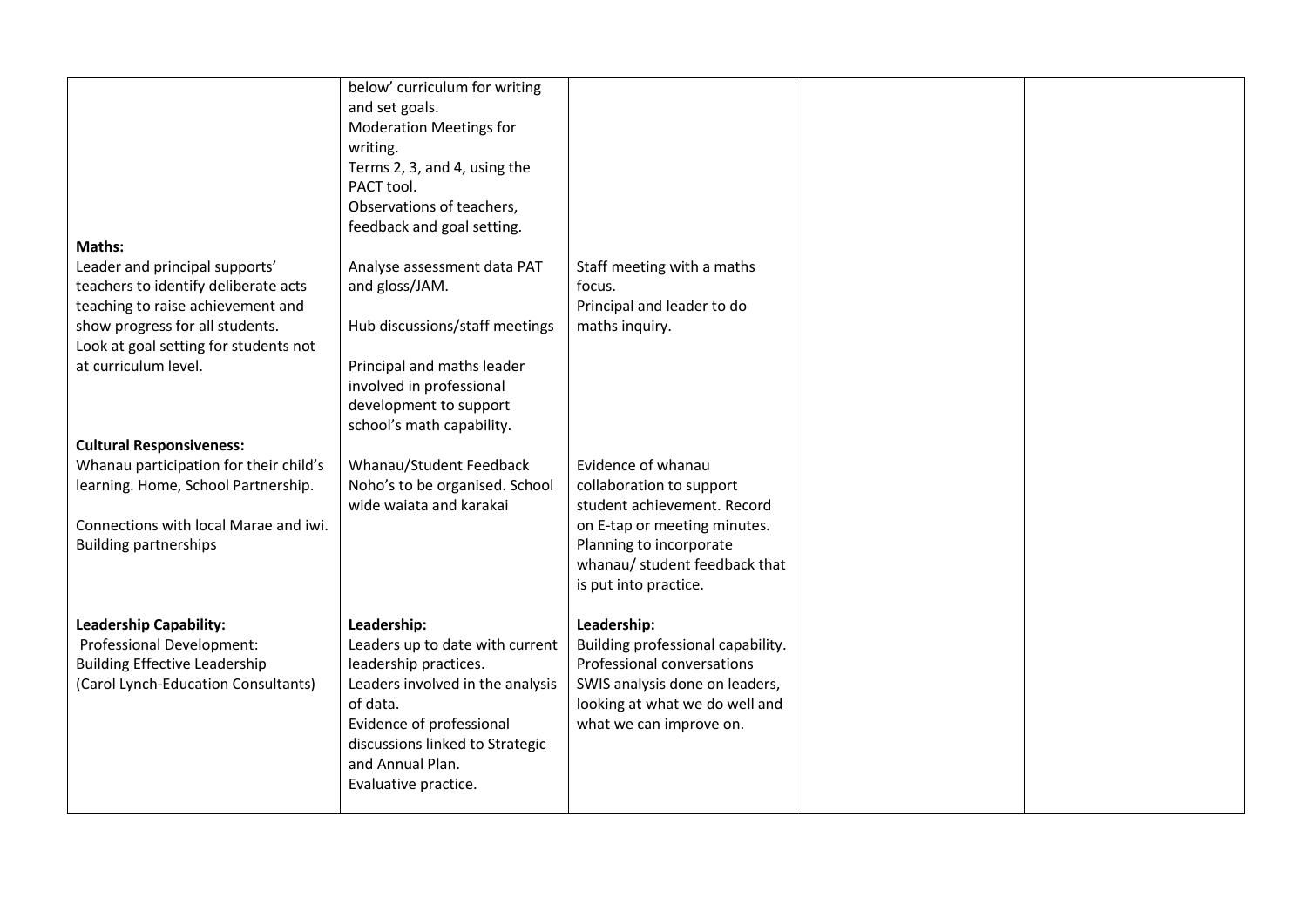

MINISTRY OF EDUCATION TE TĀHUHU O TE MĀTAURANGA

### **Analysis of Variance Reporting**

| <b>School Name:</b>   | <b>Taitoko School</b>                                                                                                                                                                                                                                                                                                                                                                                                 | <b>School Number:</b> | 3032                                                                                                                                                                                                                                                    |
|-----------------------|-----------------------------------------------------------------------------------------------------------------------------------------------------------------------------------------------------------------------------------------------------------------------------------------------------------------------------------------------------------------------------------------------------------------------|-----------------------|---------------------------------------------------------------------------------------------------------------------------------------------------------------------------------------------------------------------------------------------------------|
| <b>Strategic Aim:</b> | Improve Student Learning and Achievement through Targeted Actions                                                                                                                                                                                                                                                                                                                                                     |                       |                                                                                                                                                                                                                                                         |
| <b>Annual Aim:</b>    | Improve Student Learning and Achievement through Targeted Actions:<br>Curriculum Development<br>Reading/Writing focus on supporting teachers to 'dig deeper into raising achievement,<br>Maths focus is to identify Deliberate Acts of Teaching to raise achievement.<br>Kahui Ako -all teachers working with COL.                                                                                                    |                       |                                                                                                                                                                                                                                                         |
| Target:               | improvement. The PaCT tool was implemented for consistency of judgements.<br>Signposts within the aspects were used to inform teaching. Easstle for students years 1 to 3. Kahui Ako data gathering                                                                                                                                                                                                                   |                       | Writing: The curriculum area of focus for 2021 was 'writing'. Data shows a slight decline in 2021- which contributed to Covid<br>19. It was agreed that a continual focus into writing practices across the school would continue to identify areas for |
| <b>Baseline Data:</b> | Writing (Boys) There are 109 boys, of these 54 students are 'At and 23 Above' curriculum level. 27 'Below' and 5 'Well Below"<br>Writing (Girls)There are 88 girls, of these 50 students are 'At and 23 Above' curriculum level. 14 'Below' and 1 'Well Below".<br>School wide 104 students are 'At and 46 'Above' curriculum level.<br>Writing we came out just under the goal, with 76% at and above the curriculum |                       |                                                                                                                                                                                                                                                         |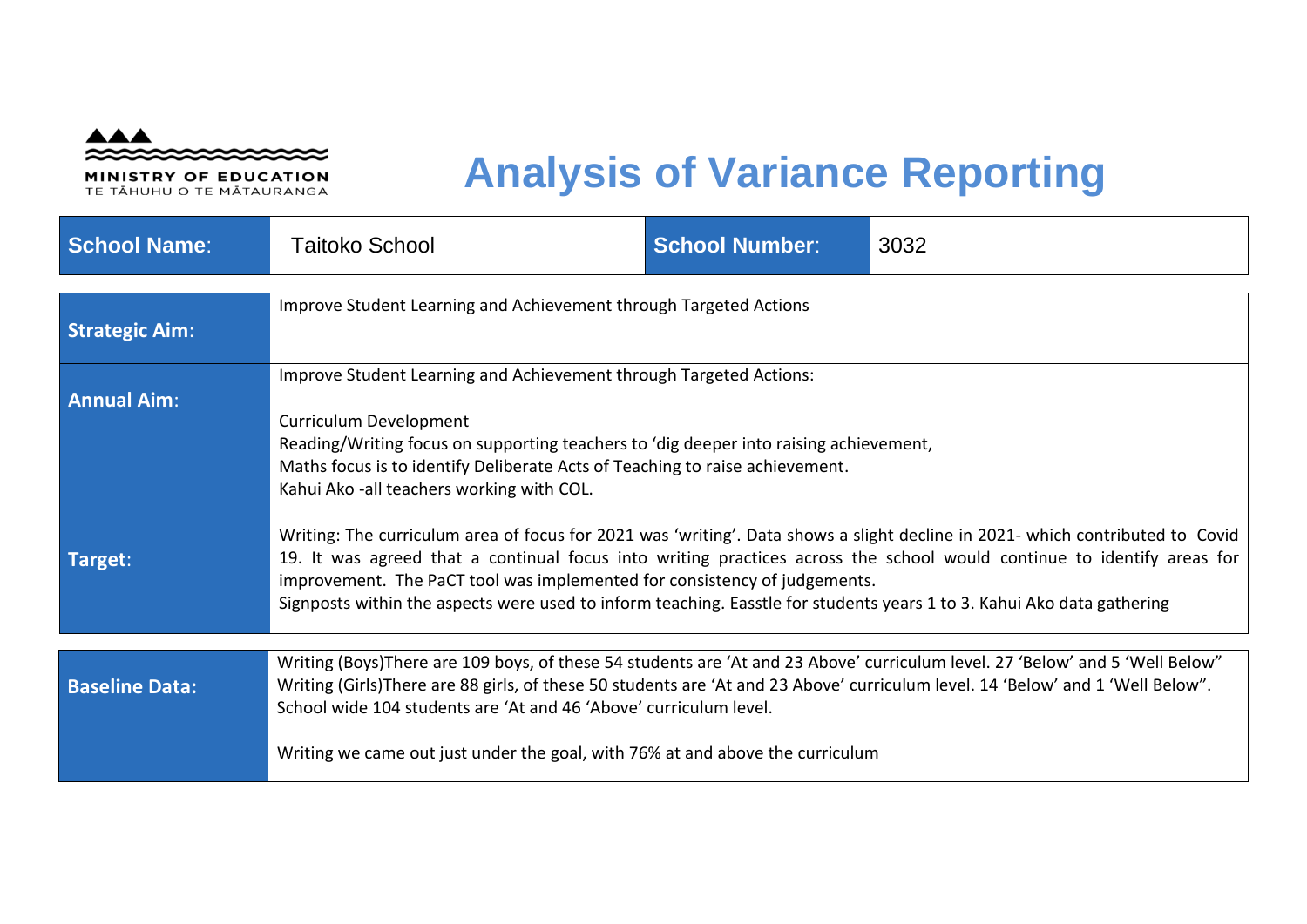| Actions                                                                                                                                                                                                                                                                                                                                                                                                                                                                                                                                                                                                                                                                                                                                                                                                                                                                                                                              | <b>Outcomes</b>                                                                                                                                                                                                                                                                                                                                                                                                                                                                                                                                                                                                                                                                                                                                        | Reasons for the variance                                                                                                                                                                                                                                                                                                                                                                                                                                                                                                                                                                                                                                                                                                                                                                                                                       | Evaluation                                                                                                                                                                                                                                                                                                                                                                                                                                                                                                                                                                                                                                                                                                                                                                                                                                                                                                                                                                                                                                                                                                                  |
|--------------------------------------------------------------------------------------------------------------------------------------------------------------------------------------------------------------------------------------------------------------------------------------------------------------------------------------------------------------------------------------------------------------------------------------------------------------------------------------------------------------------------------------------------------------------------------------------------------------------------------------------------------------------------------------------------------------------------------------------------------------------------------------------------------------------------------------------------------------------------------------------------------------------------------------|--------------------------------------------------------------------------------------------------------------------------------------------------------------------------------------------------------------------------------------------------------------------------------------------------------------------------------------------------------------------------------------------------------------------------------------------------------------------------------------------------------------------------------------------------------------------------------------------------------------------------------------------------------------------------------------------------------------------------------------------------------|------------------------------------------------------------------------------------------------------------------------------------------------------------------------------------------------------------------------------------------------------------------------------------------------------------------------------------------------------------------------------------------------------------------------------------------------------------------------------------------------------------------------------------------------------------------------------------------------------------------------------------------------------------------------------------------------------------------------------------------------------------------------------------------------------------------------------------------------|-----------------------------------------------------------------------------------------------------------------------------------------------------------------------------------------------------------------------------------------------------------------------------------------------------------------------------------------------------------------------------------------------------------------------------------------------------------------------------------------------------------------------------------------------------------------------------------------------------------------------------------------------------------------------------------------------------------------------------------------------------------------------------------------------------------------------------------------------------------------------------------------------------------------------------------------------------------------------------------------------------------------------------------------------------------------------------------------------------------------------------|
| What did we do?                                                                                                                                                                                                                                                                                                                                                                                                                                                                                                                                                                                                                                                                                                                                                                                                                                                                                                                      | <b>What happened?</b>                                                                                                                                                                                                                                                                                                                                                                                                                                                                                                                                                                                                                                                                                                                                  | Why did it happen?                                                                                                                                                                                                                                                                                                                                                                                                                                                                                                                                                                                                                                                                                                                                                                                                                             | Where to next?                                                                                                                                                                                                                                                                                                                                                                                                                                                                                                                                                                                                                                                                                                                                                                                                                                                                                                                                                                                                                                                                                                              |
| With the aim of moving as many<br>students as possible from the 'under-<br>achieving band to the achieving bands,<br>there is a need for teachers to:<br>To be very clear about what<br>expectations for each year level looked<br>like for writing and to share those<br>expectations with students, as<br>appropriate to age and level.<br>To identify every student at the<br>beginning of 2020 who were not<br>working at the appropriate curriculum<br>level, looking at Etap data. Select<br>Targeted students.<br>Set Learning Goals for each student<br>(what specific learning does the student<br>need to reach their achievement<br>target?) Use the PaCT tool signposts to<br>inform teaching.<br>To discuss and analyse the progress of<br>these students regularly at Hub and<br>Staff Meetings.<br>Appraisal and observations of teachers<br>to inform next steps.<br>Supported professional discussions in<br>place. | Writing:<br>Across the school 150 students out of<br>197 students are either 'At or Above'<br>the curriculum.<br>There has been an increase with<br>students moving from 'At to Above the<br>curriculum.<br>47 students are either 'Below or Well<br>Below the curriculum.<br>Of these group 2 students are Orr's<br>funded and a significant group of these<br>students with learning needs, of this<br>group the majority receive funding and<br>extra support within class.<br>We noticed a drop in the percentage of<br>students achieving curriculum level at<br>midpoint of the year due to students<br>who have not attended school for a<br>year automatically placed "At<br>'curriculum level. The total number of<br>these students were 14. | Targeted students were chosen from<br>our data analysis carried out by the<br>leaders. Data was also given to teachers<br>to discuss and look at which students<br>would be chosen to target. Teachers<br>involved in regular data analysis<br>discussions.<br>Teacher Inquiry supported this with the<br>Junior Hub looking at not teaching<br>'words in isolation to writing. The team<br>started to reflect on students writing<br>and looking at spelling words within the<br>writing, rather than just teach essential<br>words, without linking to the writing<br>process.<br>Reflection from professional reading-<br>Deepen Teacher Inquiry supported the<br>teachers to think about their teaching.<br>All Junior teachers and the principal<br>attended professional development for<br>Yolanda Soryl early literacy<br>development. | Both teachers agreed that there was an<br>increase in oral language with some<br>students who were reluctant to<br>communicate, now sharing their learning<br>journey.<br>Our evaluation of the Junior literacy<br>program showed evidence that there<br>were variables in each year level. As a<br>collaborative team it was decided that for<br>2021 an agreed set of expectations for<br>teaching literacy would be implemented<br>for consistency. The same alphabet cards<br>and literacy program would be<br>implemented. This has happened<br>Set an achievement target using the PaCT<br>tool for each student (what curriculum<br>level-sub level does the student need to<br>reach by the end of 2021)<br>Set learning goals that are specific-<br>deliberate acts of teaching. Yolanda Soryl<br>Literacy programme to be implemented<br>into the Junior School.<br>Discuss and analyse the progress of these<br>students regularly at weekly hub<br>meetings.<br>Continue to use knowledge of literacy<br>team as a critical friend Reading Recovery<br>teacher and RTLit.<br>Reading Recovery students tracked. |